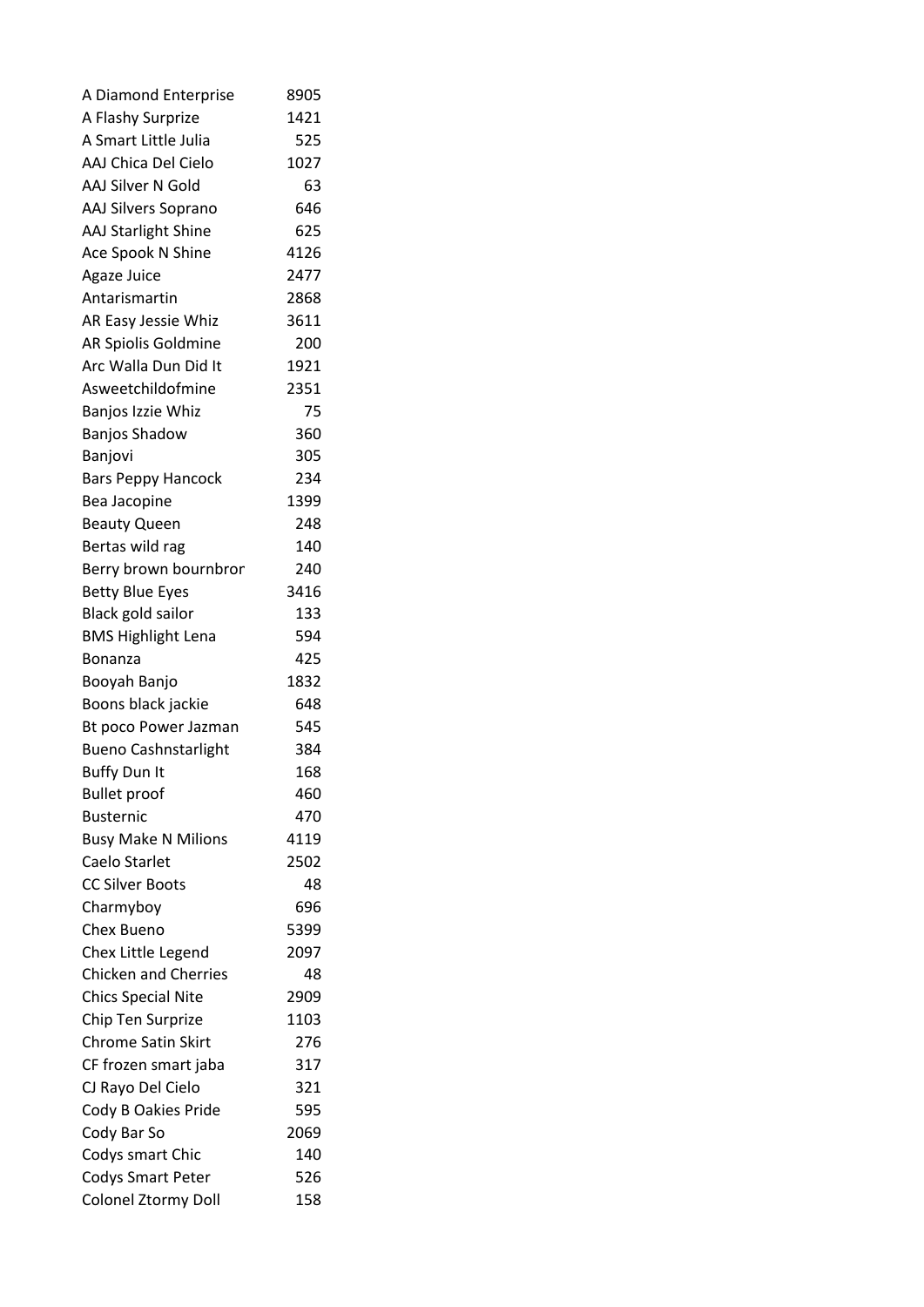| Colonels Banjo Whiz                               | 385  |
|---------------------------------------------------|------|
| Cool Captain Spirit                               | 270  |
| Cool Kid                                          | 180  |
| Cowboy Peppy Badger                               | 180  |
| <b>Crimson Peggy Sue</b>                          | 162  |
| <b>Crimsons Secret Patch</b>                      | 1182 |
| <b>Cromeds Cowboy</b>                             | 1351 |
| Custom High Roller                                | 210  |
| <b>Custom Ruf Style</b>                           | 2470 |
| <b>Cute N Charming</b>                            | 200  |
| CMP holly gun Ncee                                | 276  |
| CS Epona in action                                | 140  |
| CSG Shiningmoonsheri                              | 300  |
| <b>CW Jac On A Mission</b>                        | 538  |
| Dancin Lil King                                   | 150  |
| Dancing whizz                                     | 240  |
| Del Cielo Dunit                                   | 240  |
| Diamonds Super Listo                              | 1130 |
| DC crowmed peppy jac                              | 1828 |
| Docs Lonely Sunshine                              | 210  |
| Doc Commander junior                              | 120  |
| Docs Nickory                                      | 350  |
| Docs Remedy Freckles                              | 1015 |
| <b>Docs Smart Baron</b>                           | 150  |
| Don Rebel Escapes BB                              | 1467 |
| Donna Arc Escapes BB                              | 2365 |
| Dream chics skygirl                               | 559  |
| Dragon B Peponita                                 | 365  |
| Dry Wimpys Kid                                    | 1521 |
| Dual Doc Peppy                                    | 4388 |
| Dualin surprice                                   | 455  |
| Dun It Last Time                                  | 2106 |
| Dun It With Money                                 | 2945 |
| Dun Lostma Chocolate                              | 2954 |
| Dundidelididit                                    | 699  |
| <b>Dunit Tofast For You</b>                       | 5551 |
|                                                   | 120  |
| Dunit With Joy                                    |      |
| Dunnit in Cash                                    | 4415 |
| <b>Dunnit Really Cute</b><br>Earlssmartlittlebuck | 825  |
|                                                   | 3818 |
| Earleanas Pep N Smart                             | 5864 |
| <b>Ebony Showlight</b>                            | 696  |
| <b>Eds Little Crome</b>                           | 657  |
| <b>Eds Top Reminic</b>                            | 5839 |
| Electric Eldorado                                 | 1237 |
| Elektra Dun It                                    | 2618 |
| Elvis Peppy Gold                                  | 943  |
| El Captain Jac Gun                                | 188  |
| <b>Eragon Diamond King</b>                        | 220  |
| FH Spook Gotta Blair                              | 2870 |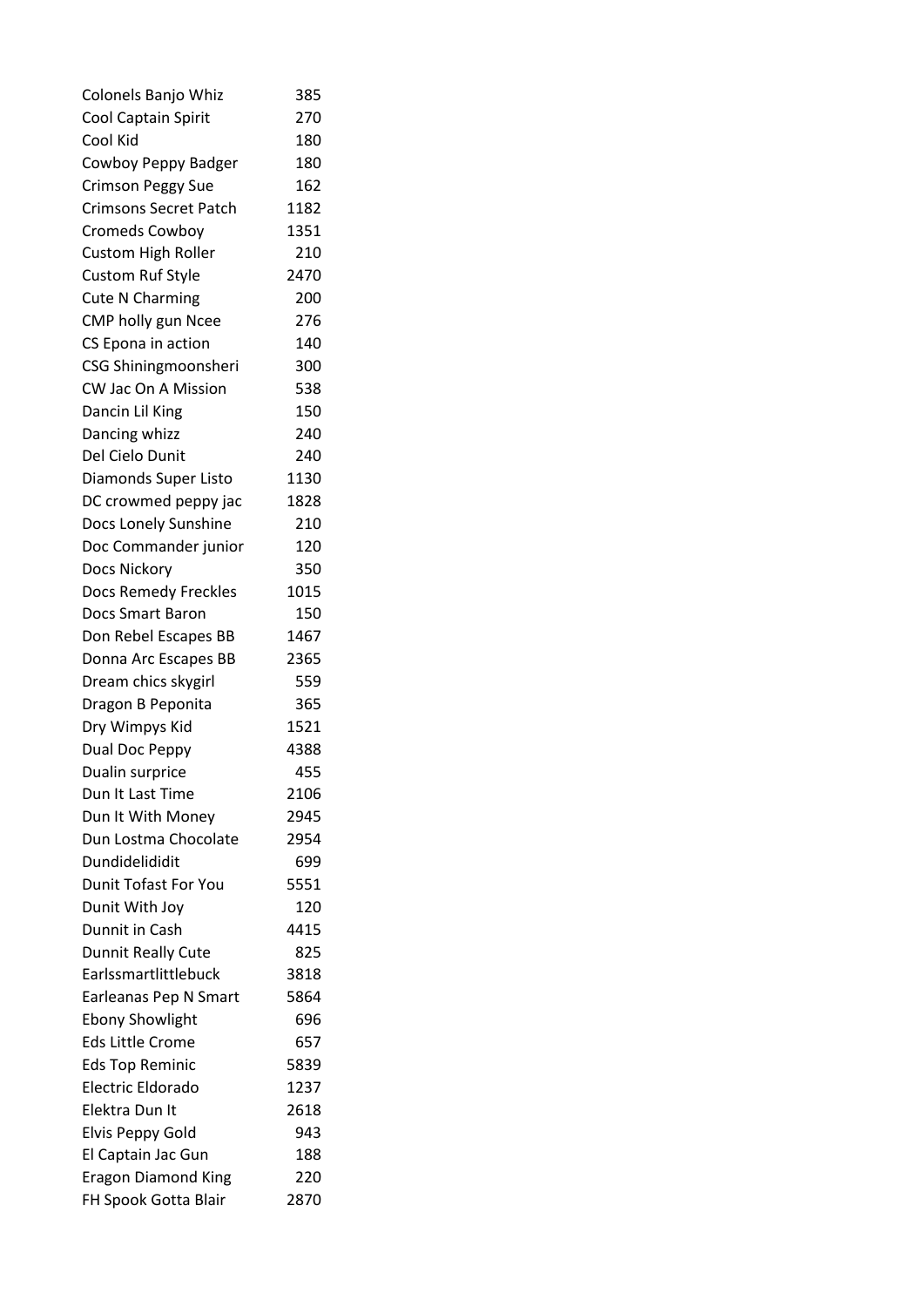| <b>Freckles Whiz Delmas</b> | 160  |
|-----------------------------|------|
| <b>Furys Lightning Bar</b>  | 344  |
| <b>Gangsters Storm Cat</b>  | 2525 |
| Genuine Lil Ruf             | 4997 |
| Get The Hang Of It          | 1305 |
| Golds Jessie James          | 418  |
| Goldwoods Gun               | 65   |
| Good Ole Sparky             | 7634 |
| Gotta Shiney Whiz           | 2219 |
| Great Quintana              | 1646 |
| <b>Gumps Hummer BB</b>      | 6929 |
| Gunna Outgun Ya             | 1374 |
| Gunbelo                     | 1110 |
| <b>Gunners Royal Flash</b>  | 652  |
| Gunnicx                     | 389  |
| <b>Gunnys Dynomite</b>      | 3098 |
| Guntinius                   | 1064 |
| HA Yellow Emperor           | 475  |
| Haidachino Hollywwod        | 1485 |
| Haidas Famous Jewel         | 350  |
| Hard rock gunsmoke          | 348  |
| He Dontplay Withfire        | 887  |
| He Is Really Red            | 272  |
| He Is Uno Whiz              | 1925 |
| Hez dunnit too              | 1983 |
| Hes for sure                | 252  |
| Heavens Lil Brownie         | 2534 |
| Hesa Naughty Boy            | 881  |
| <b>Hesa Smart Peajack</b>   | 1394 |
| Hesapeptospoonsquall        | 409  |
| <b>Hh Hucklberry Star</b>   | 335  |
| HHMobstersLilRanbow         | 228  |
| <b>HH Mr Topsail Diesel</b> | 784  |
| HH Gold and shiner          | 2296 |
| <b>Hickorys Richochet</b>   | 2719 |
|                             | 315  |
| <b>Hokkas Black Legend</b>  | 220  |
| <b>Hokkas Custom Legend</b> |      |
| <b>Hokkas Little Fancy</b>  | 164  |
| Hokkas LiL Whizard          | 965  |
| <b>Hollys Final Spark</b>   | 650  |
| Hollywood Brim Star         | 772  |
| Hot Chex N Cash             | 475  |
| Houdini                     | 280  |
| <b>HP Miss Pepo</b>         | 630  |
| Hustlers Raymon Razor       | 4527 |
| Ice Farceurs Honey          | 160  |
| Ice Gun Whiz                | 1520 |
| Idazzleyourdizzymind        | 737  |
| Im Smart N Charming         | 543  |
| Ima Dual Quintana           | 3679 |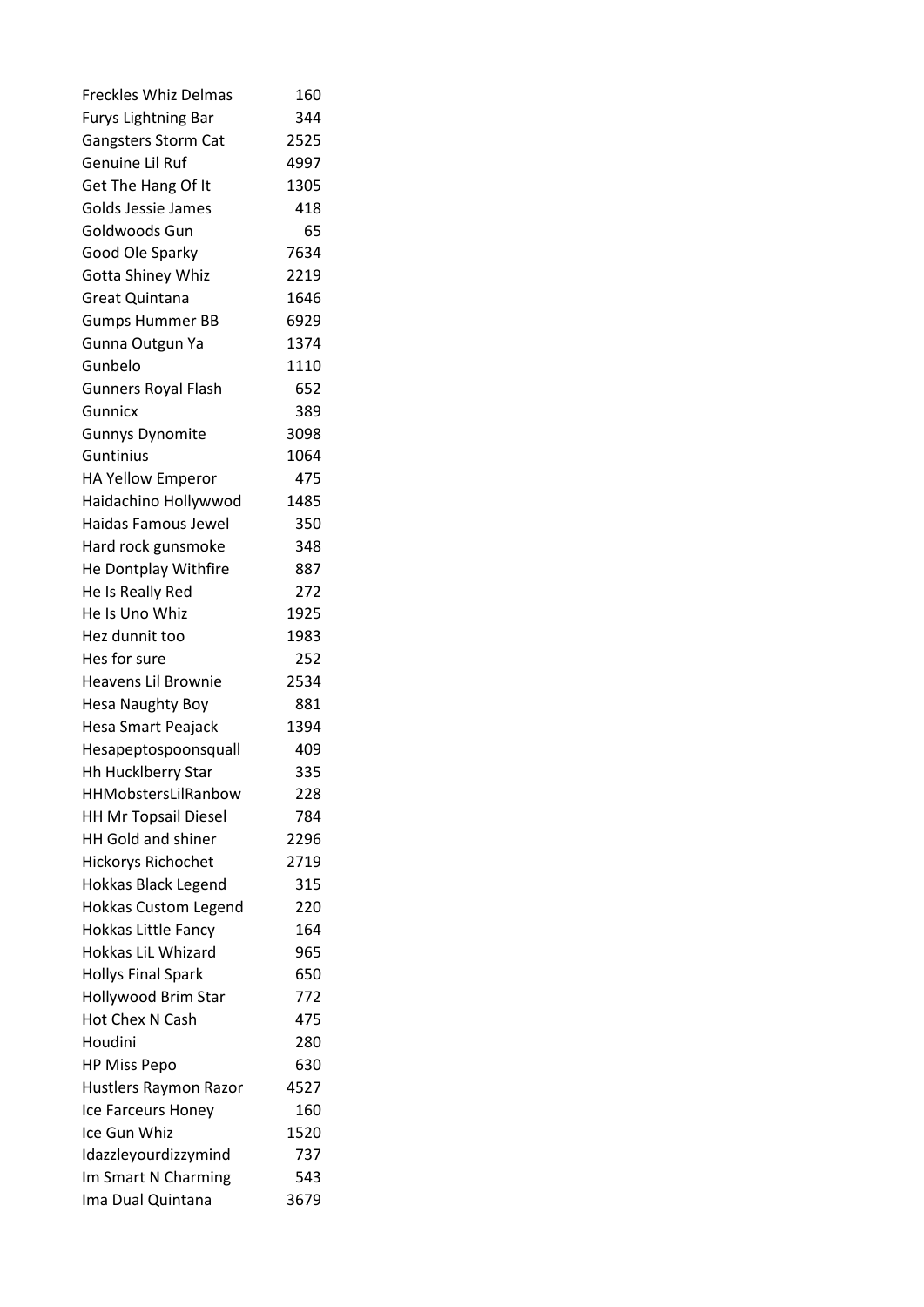| Ima Smart Little Fox     | 4117 |
|--------------------------|------|
| Imaroxstar               | 1319 |
| Inwhizabillity           | 1912 |
| jacs D jackie Hill       | 300  |
| Jacie Jo Jacspin         | 2024 |
| JB Justin Time           | 208  |
| JF Ruf Creepin Holly     | 1640 |
| JF Spooks Choice         | 2004 |
| JF Whar a Ruf Juice      | 550  |
| JH Pepolena Hickory      | 1241 |
| Just A Smart one         | 80   |
| <b>Katy Bugs Twist</b>   | 1366 |
| Key Gun                  | 853  |
| KS Spooks Gotcha Gun     | 1372 |
| Lady Bella Nova          | 720  |
| Lahinch Tom              | 58   |
| LD wimpys smarty gun     | 130  |
| <b>Legendary Model</b>   | 504  |
| Legends Topsail          | 3353 |
| Lil Gun Fire             | 2931 |
| Lil Smart Senorita       | 1382 |
| Lone Shooting Gun        | 2205 |
| Lone guns tequlia        | 480  |
| Lonesam Joe Cash         | 3525 |
| Maganic                  | 2403 |
| <b>Magneitc Master</b>   | 833  |
| Major Electric           | 1036 |
| mega jacs beauty         | 2641 |
| <b>Major Experiment</b>  | 294  |
| Malva                    | 119  |
| Mega Jac Dance           | 7368 |
| Mega Jacs Fortune        | 1907 |
| Mega Nics Ayla           | 5141 |
| <b>Metallics Journey</b> | 1730 |
| Miss Chic Whiz           | 543  |
| Miss Ginger Surprise     | 100  |
|                          | 321  |
| Miss Mega Leap           |      |
| <b>Miss Minnic Miss</b>  | 780  |
| Miss Senorita BB         | 378  |
| Miss Sugar Feona         | 760  |
| Mons Humble Hotrod       | 1094 |
| More Merada Please       | 275  |
| Mr Gay Bar Freckles      | 524  |
| Mr Gentle Deduction      | 124  |
| Mr Jerry Lee Surpriz     | 1150 |
| Mr Tough Gun             | 1040 |
| Ms Lil Skeets Annie      | 353  |
| My Dream Gun             | 2627 |
| My Fifty Felicity Gun    | 2018 |
| Ndmercedesblackpearl     | 510  |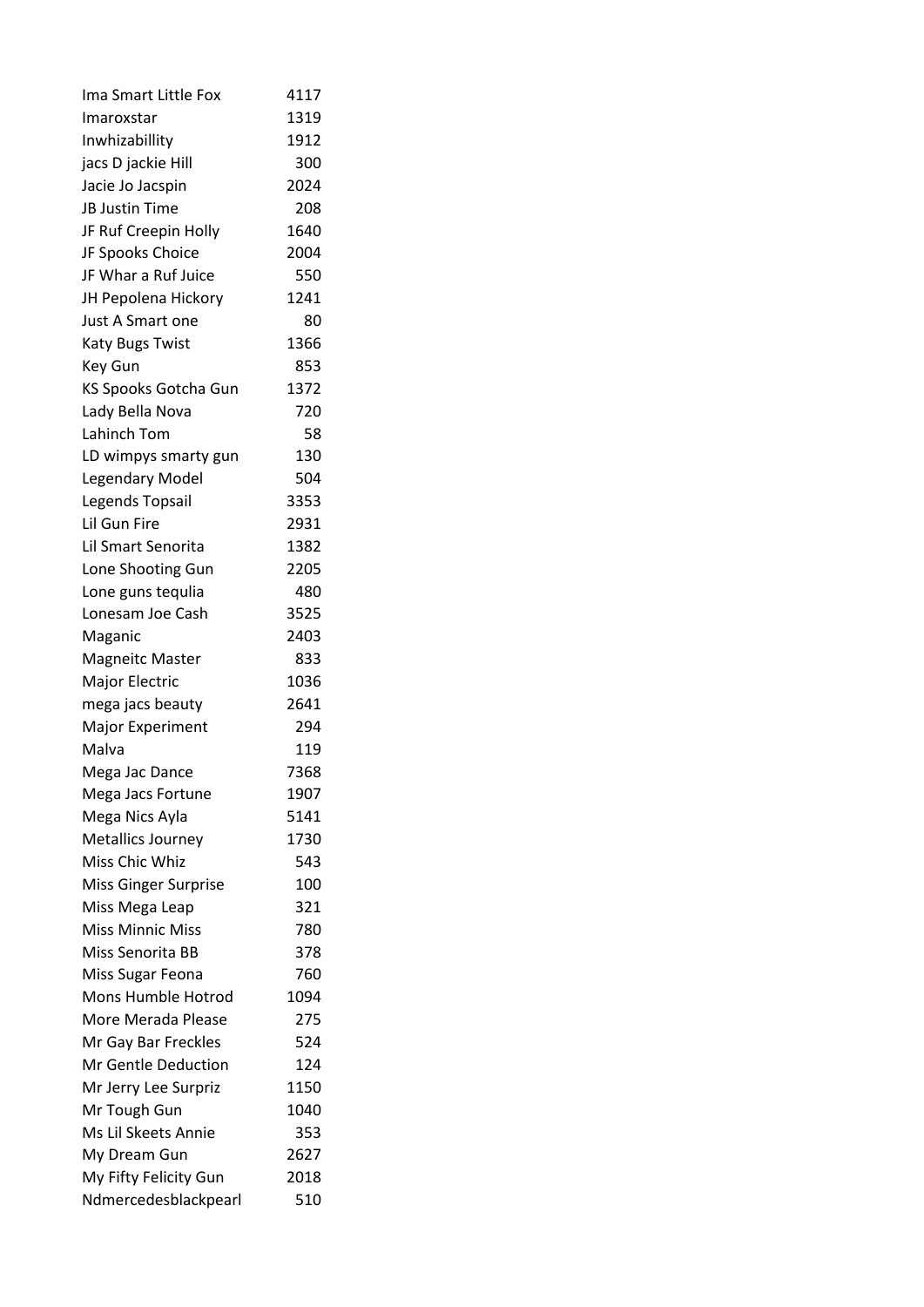| Nic Chex to Cash                      | 602  |
|---------------------------------------|------|
| Nic it miss royal                     | 252  |
| Nice As Shiney                        | 236  |
| Nu and steady                         | 180  |
| Oak Out Flip                          | 252  |
| Oh Im So Smart                        | 9140 |
| Olena Bo Lena                         | 2648 |
| One Last Nite                         | 1509 |
| Oso Obvious Pine                      | 2452 |
| Out Of Smoke                          | 1987 |
| PC tinsel whiz                        | 675  |
| <b>Peanut Please</b>                  | 4344 |
| Pearlhandled Gun                      | 439  |
| Pearls Peppy Lady                     | 910  |
| Peeks A Lot BB                        | 730  |
| Peek A roosterini                     | 42   |
| Peppy San Smart                       | 120  |
| PH Miss Pepo Whiz                     | 1130 |
| <b>Pine Finest Mercedes</b>           | 590  |
| Pinoccio Pee Wee                      | 667  |
| PL Walla Walla Spook                  | 590  |
| Pop Of Sielent                        | 75   |
| Pretty Red Gun                        | 501  |
| Proud By Heart                        | 294  |
| Professors Quixote                    | 905  |
| Proud Indeed                          | 680  |
| QC Chex                               | 110  |
| QQ Mr Ruf Chex                        | 5143 |
| Quixotes Dun Slidin                   | 889  |
| Ready To Be Smart                     | 1862 |
| Rebel Mr Spook                        | 992  |
| Reiner Twopointzero                   | 1060 |
| Remidoc                               | 7159 |
| <b>Remin N Blues</b>                  | 142  |
| Rietta Bray                           | 300  |
| RML Hollywood Girl                    | 1034 |
| Rockabilly Rebel                      | 1356 |
| <b>Rooster Deville</b>                | 1991 |
| <b>Roosters Final Pine</b>            | 914  |
| <b>Roosters Hot Date</b>              | 300  |
| Royal Boom N Nic BB                   | 6401 |
| <b>Ruf Deal</b>                       | 280  |
|                                       | 162  |
| Ruf Lil Django<br>Rtr gunna Be My oak | 1307 |
| <b>Ruffas Blossom</b>                 |      |
|                                       | 2296 |
| Salvador Dali                         | 2258 |
| Sanny Santana                         | 457  |
| Seventh Brewster                      | 661  |
| She Is A Banjo Girl                   | 480  |
| Shesa hollywood dunit                 | 351  |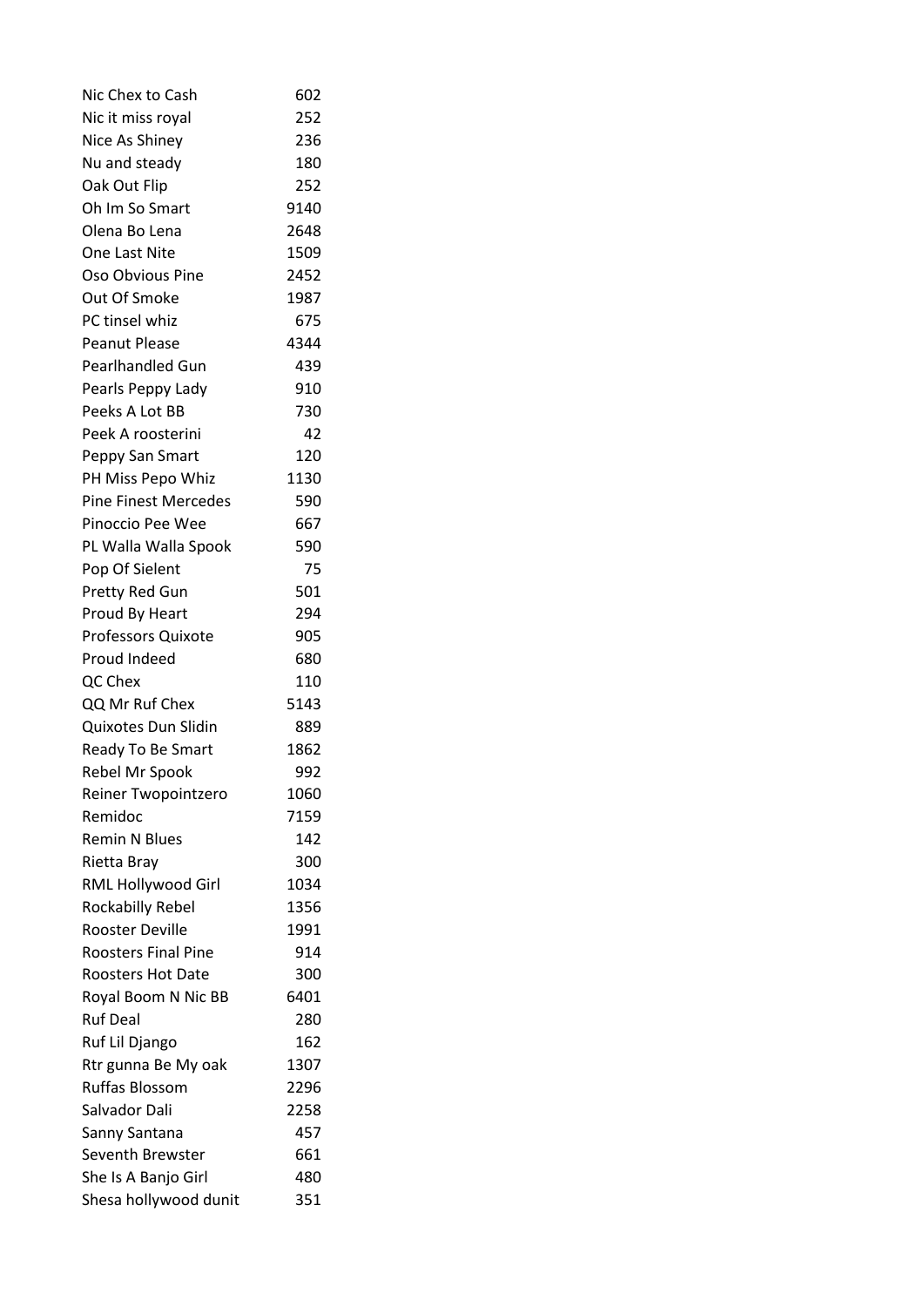| Sheza little fancy          | 705   |
|-----------------------------|-------|
| Sheza little earlina        | 1452  |
| <b>Shes Madonna</b>         | 100   |
| Shine Way                   | 459   |
| <b>Shiney Dreamer</b>       | 3063  |
| <b>Shining Firefox</b>      | 405   |
| <b>Shining Jacspin</b>      | 200   |
| SL Customied champ          | 280   |
| <b>Skeets Oakie</b>         | 1079  |
| <b>Smart And Sixey</b>      | 405   |
| Smart blue boons            | 216   |
| Smart gump cash             | 1563  |
| Smart Chico Boy             | 1861  |
| Smart Lena Whiz             | 544   |
| <b>Smart Magic Fury</b>     | 206   |
| Smart N Dry Chex            | 1115  |
| Smart Storm Whiz            | 160   |
| Smart Ruby rooater          | 705   |
| <b>Smart Quixote Ric</b>    | 1348  |
| Smart Yankee Jac            | 296   |
| Smartly Jay                 | 100   |
| Smokin Jo Whiz              | 3297  |
| Snap Crackle Whiz           | 2945  |
| Snap A pine                 | 360   |
| Snap O Rima                 | 3403  |
| Soulas A Cinch              | 2193  |
| Spangled And Snappy         | 418   |
| Sparkling Lil Light         | 1173  |
| Spin O'Rima                 | 3906  |
| Spook Jive                  | 1106  |
| Spooks N Fausto             | 651   |
| <b>Spook Prince</b>         | 4213  |
| Spooks An Cnoc              | 1509  |
| <b>Spooks Painted Gun</b>   | 4221  |
| Spooks Ten                  | 1885  |
| <b>Star Revolution</b>      | 10641 |
| <b>Starlight Candle</b>     | 500   |
| <b>Steppin With Class</b>   | 3534  |
|                             | 1362  |
| Sure Whiz N Catalyst        | 342   |
| <b>Sugar A Revolution</b>   |       |
| Sweden Rocks Gopher         | 1720  |
| <b>Sweet Dancing Dakota</b> | 2373  |
| Tag Me Starlight            | 1111  |
| Tag he sure whiz            | 710   |
| Tangys Walla Whiz           | 5124  |
| <b>Tashina Creek</b>        | 1022  |
| Tatonka Smart               | 6491  |
| This Little Legend          | 620   |
| This Dun is Spaton          | 438   |
| Timber Little Whiz          | 570   |